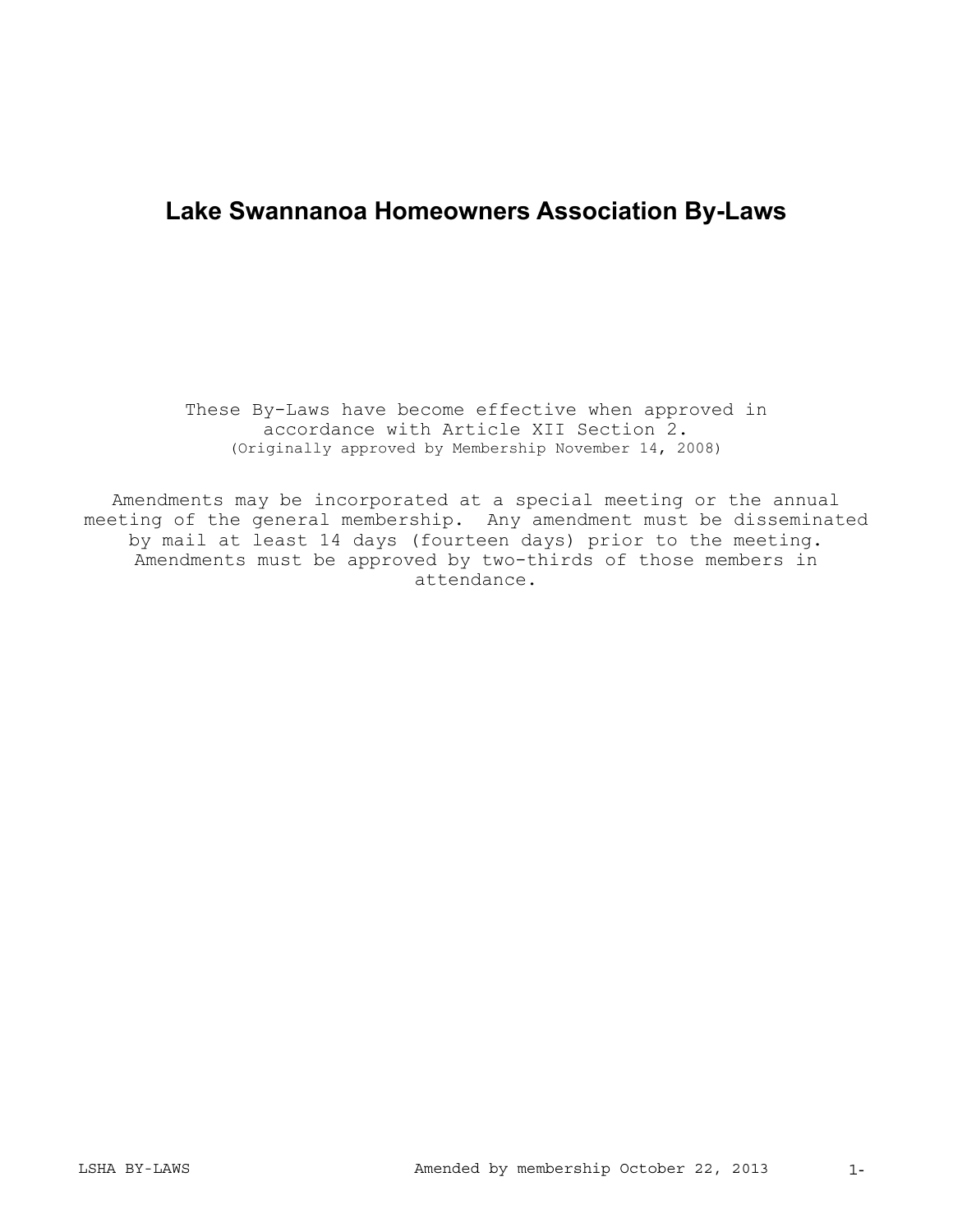# **TABLE OF CONTENTS**

- **Article I** GEOGRAPHIC BASIS, NAME AND AGENT
- Article **II** PURPOSES AND OBJECTIVES
- **Article III** MEMBERSHIP
- Article IV GOVERNING BODY, DUTIES OF OFFICERS AND BOARD MEMBERS
- Article V **MEMBERSHIP MEETINGS**
- **Article VI** LSHA FUNDS
- **Article VII** MEMBERSHIP BADGES
- **Article VIII** LSHA PROPERTY
- Article IX AMENDMENTS TO BY-LAWS
- Article X BOATS, VEHICLES AND MECHANICAL DEVICES
- **Article XI** COMMITTEES
- **Article XII** PROPERTY COVENANTS
- **Article XIII** RULES AND REGULATIONS
- **Article XIV** FISCAL YEAR
- **Article XV** INDEMNIFICATION OF BOARD MEMBERS
- **Article XVI** ALTERNATIVE DISPUTE RESOLUTION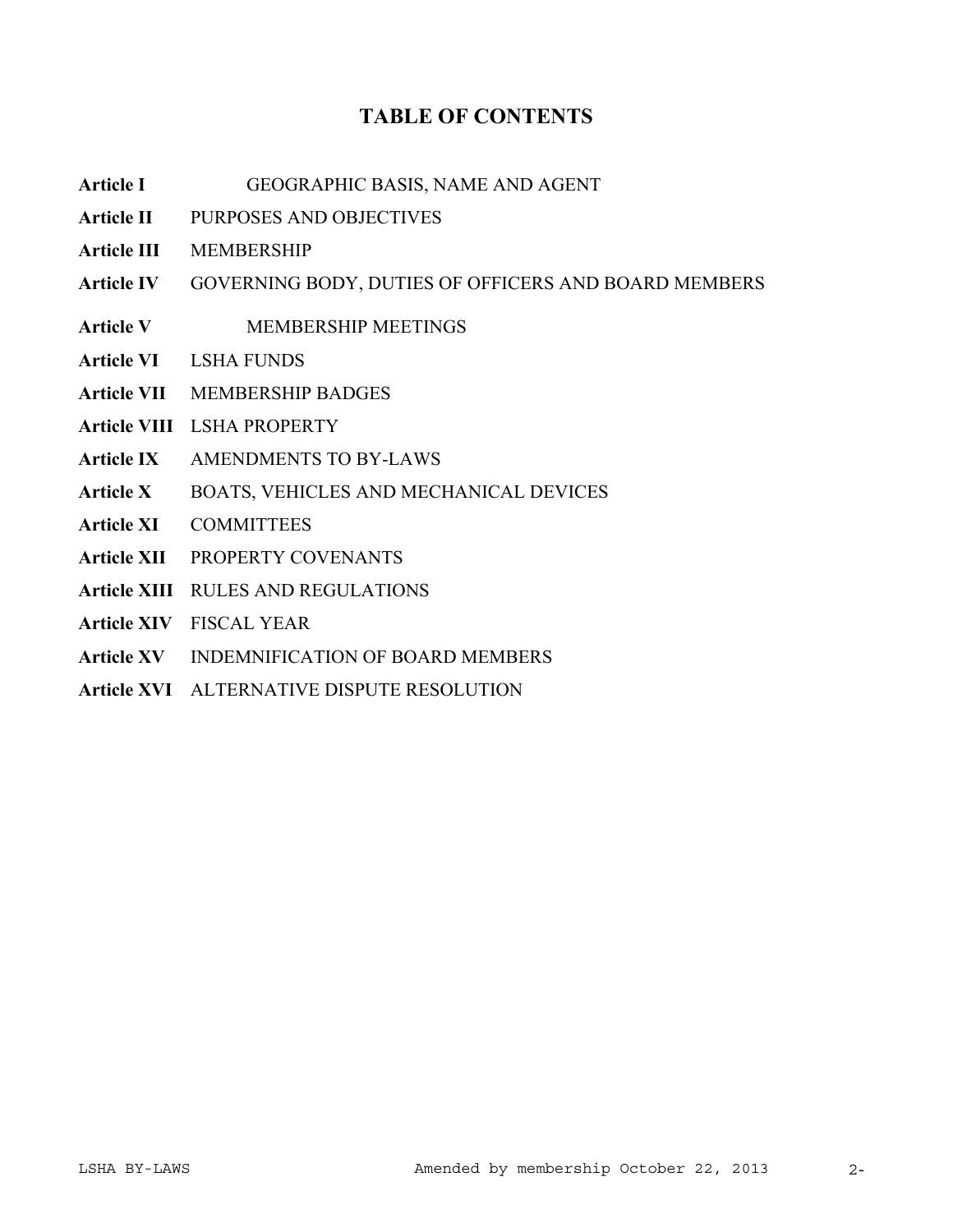## **ARTICLE I. - GEOGRAPHIC BASIS, NAME, AND AGENT**

GEOGRAPHIC BASIS: Homeowners whose properties border Lake Swannanoa and properties incorporated in the Ringling Manor Estates Maps as filed in the Morris County Clerks Office including:

- 1. Map entitled Ringling Park Corporation, Lake Swannanoa, Section A, Filed in the Morris County Clerks Office on October  $27<sup>th</sup> 1930$  as map #883D.
- 2. Map entitled Ringling Park Corporation, Lake Swannanoa, added to Section A, filed in the Morris County Clerks office on September  $10^{th}$ , 1932 as map  $\#927E$
- 3. Map entitled Ringling Park Corporation, Lake Swannanoa, Section B, filed in the Morris County Clerks Office on May  $8<sup>th</sup>$ , 1931 as map #893D.
- 4. Map entitled Ringling Manor, Inc. Lake Swannanoa,Section E, filed in the Morris County Clerks Office on November 12, 1953 as map#1443F.
- 5. Map entitled Ringling Manor Inc. Lake Swannanoa, Section F, filed in the Morris County Clerks Office on March  $27<sup>th</sup>$ , 1952 as map #1308F.
- 6. Map entitled Ringling Manor Inc. Lake Swannanoa,Section D, filed in the Morris County Clerks Office on August  $24^{th}$ , 1949 as Map #1197e
- 7. Map entitled Sleepy hollow Subdivision, 1997 Tax Block 337, Lots 1,1.04,2.054 and Block 336 lot 30.

NAME: The name of this organization is the Lake Swannanoa Country Club, t/a Lake Swannanoa Homeowners Association, hereinafter referred to as "LSHA". It is the intent to dissolve the Lake Swannanoa Sentinel Society, Inc., a non-profit corporation registered in the State of New Jersey. It is the further intent that the Lake Swannanoa Country Club, Inc., will remain in full force and effect but will be known as the Lake Swannanoa Homeowners Association.

All contracts, covenants and obligations shall be assumed by the Lake Swannanoa Country Club, t/a Lake Swannanoa Homeowners Association. All obligations and commitments made by the members to the Swannanoa Sentinel Society will now be contractual to LSHA.

Lake Swannanoa Homeowners Association By-laws are a contract between members. They cannot be suspended or waived because they are inconvenient.

AGENT: The Registered Agent of the corporation shall be the Treasurer or other person designated from time to time by the Board. The postal address shall be PO BOX 2385, Oak Ridge, N.J. 07438

# **ARTICLE II. - PURPOSES AND OBJECTIVES**

The goals of the LSHA shall include the following:

To protect and enhance the waters of Lake Swannanoa and the lands surrounding the Lake so that its members may enjoy fishing, swimming, boating, ice skating and other recreational activities.

To provide members with the opportunity to enjoy, recreational, and educational activities of Lake Swannanoa in an approved and safe environment.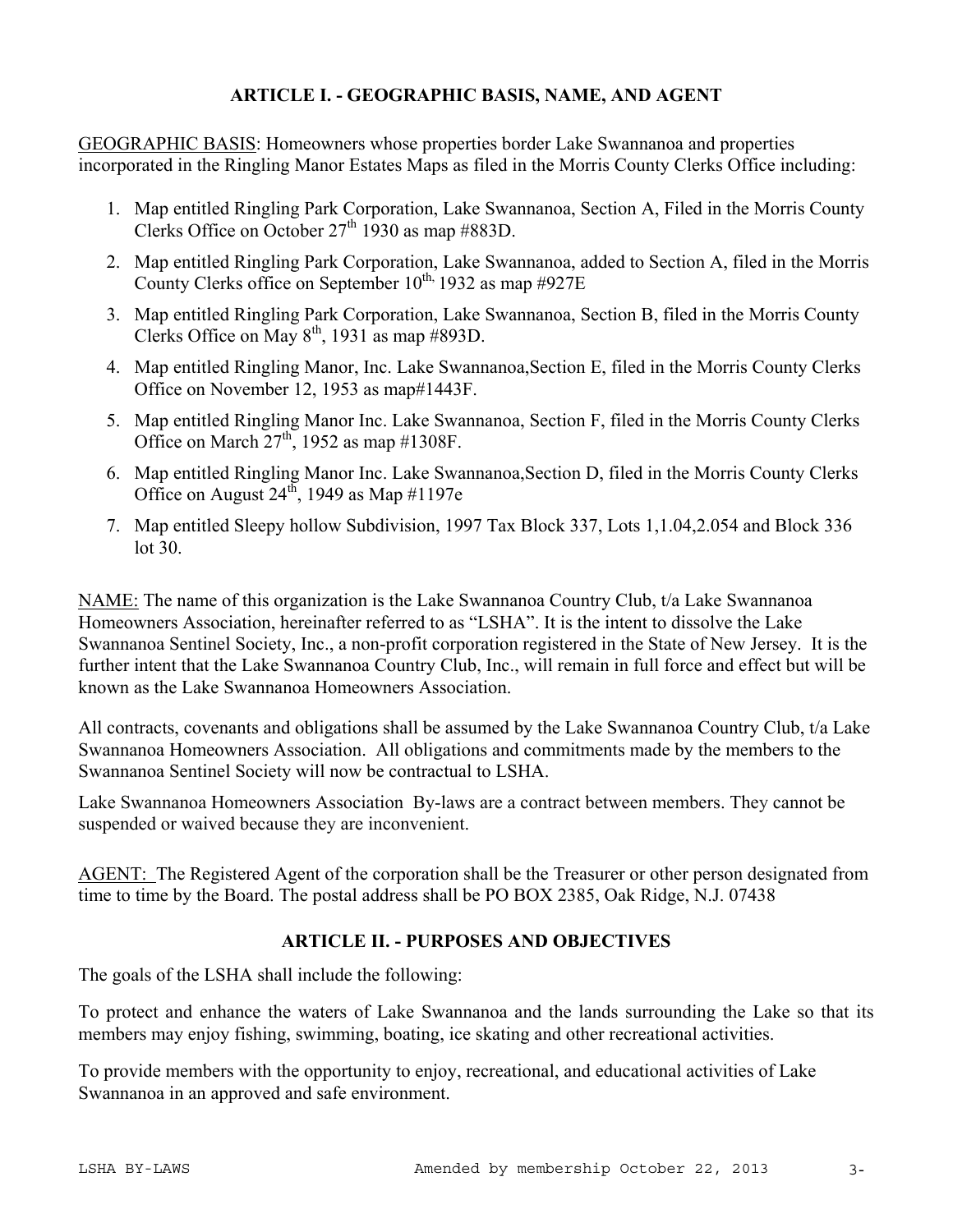To establish, promote, and enforce guidelines and regulation that will preserve and maintain the privacy, serenity, beauty and the natural resources of Lake Swannanoa and its environs.

To guard against discord, annoyance, disorder, disturbance and trespassing and to formulate rules and regulations for the use of the properties.

To acquire, hold, own and provide for the care, maintenance and control of all of the property used in common by the members.

To fix, levy, collect and enforce payment by any lawful means of all charges or assessments pursuant to the terms of the Declaration of Covenants and the By-Laws of the Association; to pay all expenses in connection therewith and all office and other expenses incident to the conduct of business of the association, including all licenses, taxes or governmental charges levied or imposed against the property of the Association.

To have and to exercise any and all powers, rights, privileges which a corporation organized under the Non-Profit Corporation Law of the State of New Jersey by law may now or hereafter have or exercise.

# **ARTICLE III. - MEMBERSHIP**

**Section 1.** Membership in the LSHA is obligatory for property owners who have signed the covenant to Lake Swannanoa (LSSSI) or have acquired property subject to the covenant by title transfer or inheritance. Property owners subject to covenant obligations are Covenant Members. A lot subject to the terms and conditions of the Declaration of the Covenants affecting properties surrounding Lake Swannanoa, Jefferson Township, Morris County, N.J. is recorded in the Morris County Clerks office in Deed Book 3329 at Page 244, etc.

The covenants shall be binding upon each signer's heirs, successors and assignees as long as they shall own title to the covenanted property. And that such covenants shall run with land. Each purchaser of a covenant property is obligated to pay when due all initiations fees, dues, transfer fees, and assessments of the Lake Swannanoa Homeowners Association. All dues, fees, and assessment of the Lake Swannanoa Homeowners Association due, or to become due are a lien against his or her property. Membership privileges will not be granted on resale of property until all dues, assessments, legal fees (if applicable), and transfer fees in arrears are paid in full.

**Section 2.** Persons owning property on or around Lake Swannanoa included in the filings of Ringling Manor Estates or Park Corp. not covered by the existing covenant may acquire covenant (voting) rights by paying a fee determined by the Board of Directors.

**Section 3.** The above covenant memberships are subject to the annual dues and assessments as determined by the Board. Dues are to be set by the Board of Directors. Annual dues *may be paid in full* or paid in two installments, dates to be determined by the Board. Late fees and interest charges will be charged on all invoices not paid *within thirty days of the invoice due date*. Legal and collection fees may be assessed on overdue accounts in arrears greater than sixty days. Extension of the sixty days in cases of hardship as reasonably demonstrated to the Board may be granted. Request for extensions must be made before the 60 day period.

> For Example: Invoice due: January 30 No Payment as of January 30: Late fee posted and interest begins to accrue No Payment as of Feb 28: Interest posted to account monthly, 30 day collection process may begin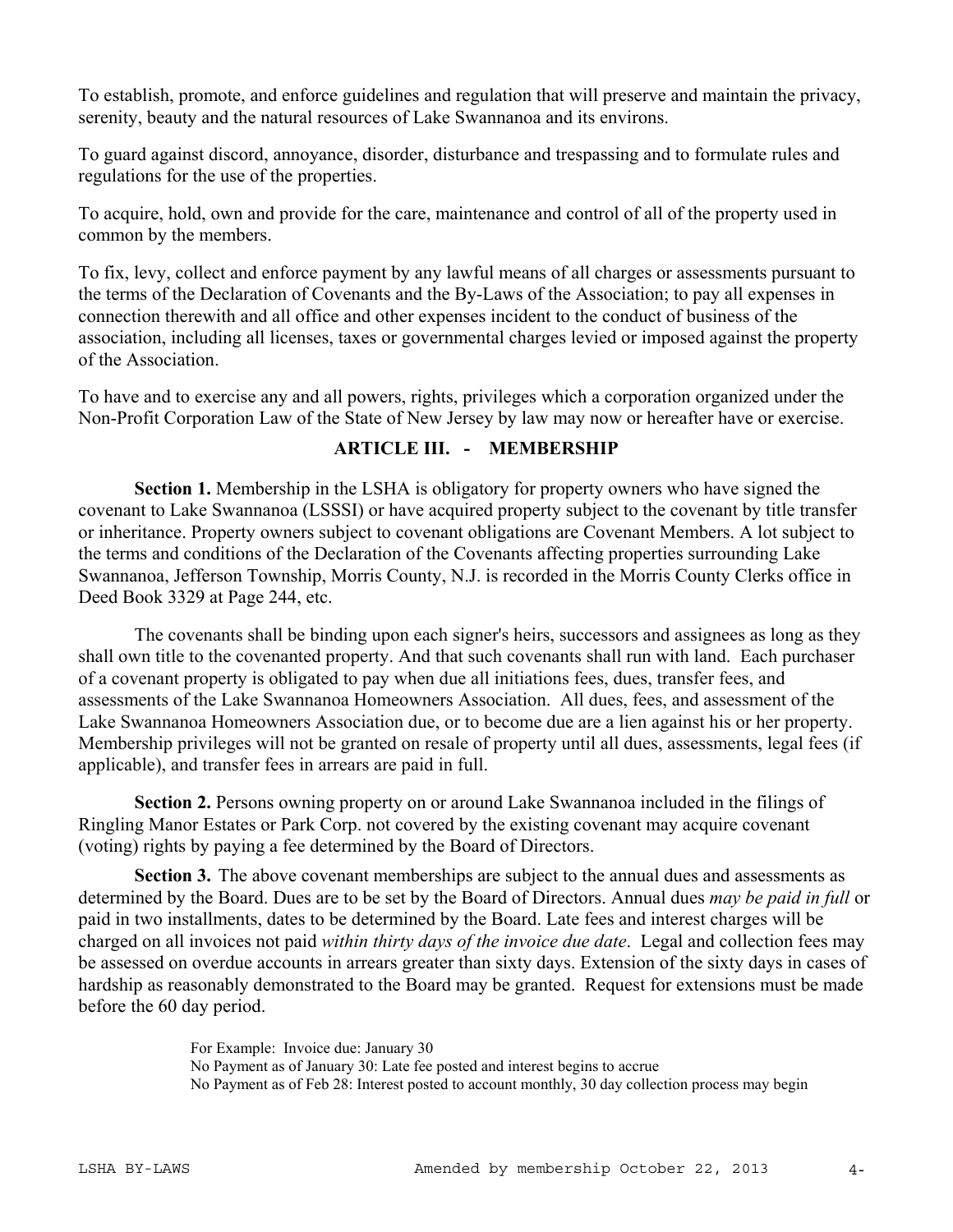**Section 4.** Special Auxiliary Memberships (SAM):

- $\blacksquare$  SAM TYPE I will be available and granted to homeowners living within the geographic area within the Ringling Manor Estates and the Sleepy Hollow Subdivision and who do not wish to sign the Covenant but desire to enjoy the benefits of lake membership on a full year usage basis.
- SAM TYPE II –To those like homeowners described above but only desire lake usage privileges during the summer period, i.e., end of the school year through Labor Day.
- SAM TYPE III Limited usage of LSHA properties and posted access trails, times of access, usage and duration. This membership does not permit for boating, fishing, swimming, ice skating, or other activities on or about the waters of Lake Swannanoa.

Rates for these special auxiliary memberships will be determined by the Board. Special Auxiliary Memberships will not have voting rights nor will holders of these special auxiliary memberships be able to hold office. Memberships are not transferrable.

**Section 5.** Membership shall not be restricted in any manner because of gender, race, color, religion or national origin.

**Section 6.** Membership privileges of the LSHA shall be limited to individuals only, except that no more than TEN (10) persons from any Corporation, Partnership, Association, Fraternal Organization or similar body shall be entitled to Membership privileges. Additional lake privileges can be obtained on a daily basis for a nominal fee. Daily charge is determined by the board as outlined in the yearly budget.

**Section 7.** The relatives of the immediate family of Members residing in the same residence shall also be Members. Five Beach Tags will be issued to each household. If resident immediate family members exceed five then additional tags will be issued.

**Section 8.** Guest privileges may be granted see Section 6.

**Section 9.** Covenant membership in the LSHA is not transferable except by conveyance of property transfer. All dues, assessments, interest, and fees must be current in order to vote and utilize the Lake as a covenant member in good standing.

**Section 10**. A member in good standing is a member who has paid to LSHA all fees and assessments as may be set and determined by the Board and complies with the By-laws and the Rules and Regulations adopted by LSHA. Members in good standing shall be afforded all the rights and privileges of membership. Members who are not in good standing shall not be afforded any of the rights and privileges of members who are in good standing.

Once a non-covenant property that has enjoyed "grandfathered" status is sold and/or transferred this status does not convey or transfer to the new owner. Grandfathered status was permitted to individuals who were members before the covenant was signed and wished to use the lake. To maintain grandfathered status, a member account was required to be current. Grandfather status was not tied to a property; therefore, it is not a transferrable status. New owners of grandfathered properties will be offered the opportunity to sign the covenant. At the time of signing, the new owners will be responsible for any costs and fees that are applicable.

All lakefront property owners must be covenant members so that they can cross the commonly-owned 10' strip to access the lake directly from their property.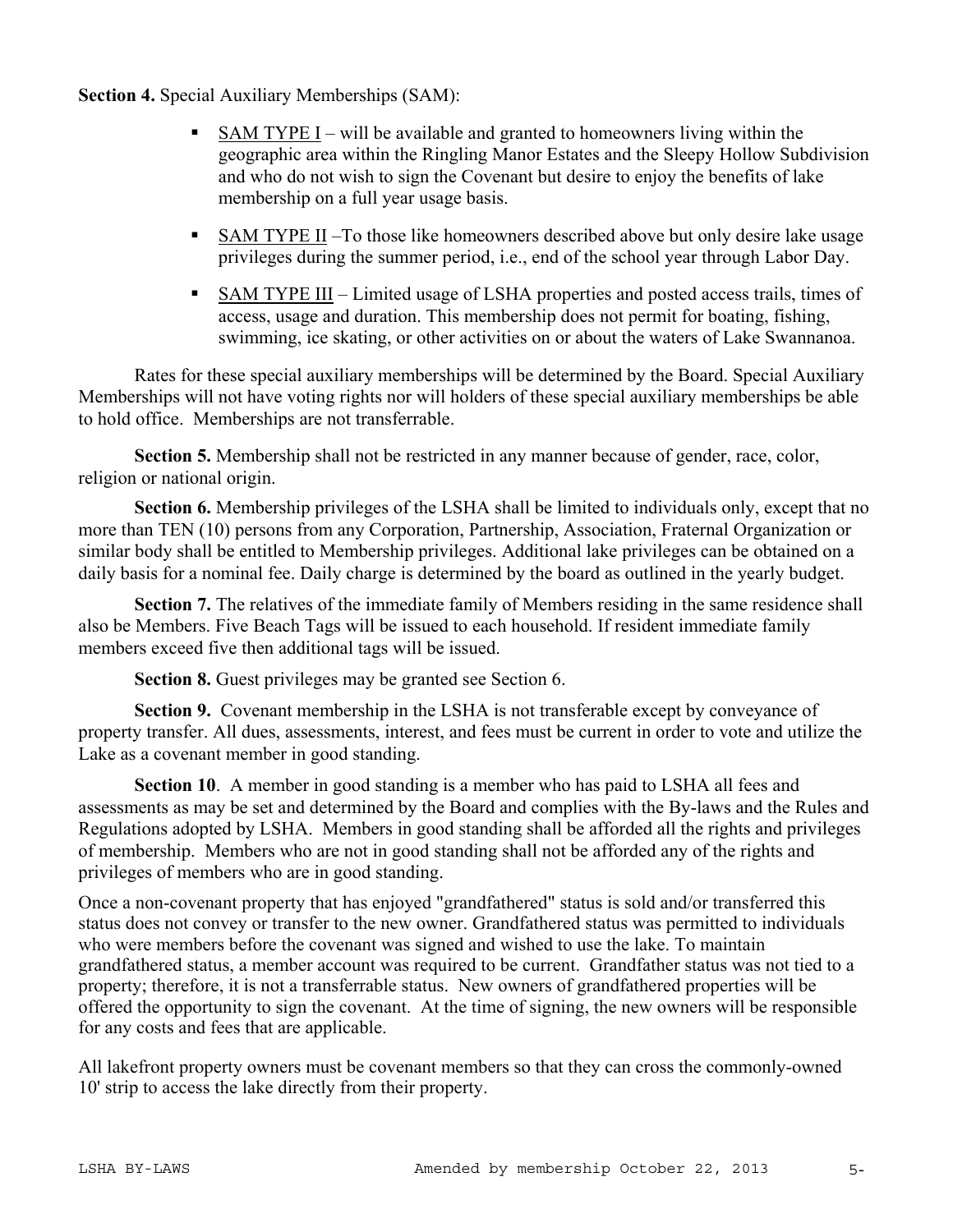#### **ARTICLE IV. - GOVERNING BODY, DUTIES OF OFFICERS AND BOARD MEMBERS**

**Section 1.** The governing body shall consist of a 9 member board of directors. Each director shall be a member in good standing. A quorum of the board of directors is defined as 2/3 of the **seated** members.

The Officers of the LSHA shall be a President, a Vice-President, a Recording Secretary, a Corresponding Secretary a Treasurer and four at-large members.

**Section 2.** The Officers shall be elected by a majority vote of the Board.

**Section 3**. The Board shall appoint an Officer as the Chair of the Nominating Committee, each year. Such Chair shall recruit a minimum of three (3) Members in good standing to this committee. The duty of the Chair of the Nominating Committee shall be to oversee the Election, and with the entire committee if available, but not less than three people, will count the ballots received. They will then post the names of the elected candidates. Candidates for the position of a Board member must be members in good standing for one year immediately preceding their nomination. Members serving as part of the nominating committee are restricted from running for office.

 Covenant members wishing to be considered for election to the Board shall contact the nominating committee chairperson prior to the next general membership meeting. Nominations from the floor will also be considered.

**Section 4.** It is the duty of the Board members to attend all duly convened meetings. A Board member who absents himself or herself from attendance at three consecutive duly convened meetings within the fiscal year without just cause, shall be subject to removal from office. If upon inquiry and hearing, the Board is convinced that no just cause existed for the absenteeism, the Officer or other member may be removed from office by a two-thirds vote of the Membership. Such Board member so removed shall be replaced in accordance with the provisions of Article IV Section 8.

**Section 5.** Members of the Board of Directors shall be elected at the annual meeting by a majority of the vote of the members entitled to vote, present and voting. For the initial election of the LSHA Board Members, all nine (9) Board Members will be elected at the first meeting. Five (5) Board Members will be elected for a term of two (2) years and four (4) Board Members will be elected for a term of one (1) year. Following the initial election, each member of the Board of Directors shall hold office for a period of two (2) years**.** 

**Section 6.** An Organizational board meeting shall be called by the nomination committee within 2 weeks of the election meeting to seat the executive board.

**Section 7.** The Board of Directors shall meet at least once a month at a place and time mutually agreed upon. A quorum shall be present to conduct a meeting. Five (5) days notice shall be given to all members of the Board of Directors for all meetings. Notices shall include any pertinent information and shall be sent via regular mail or email. All meetings of the Board of Directors shall be conducted in accordance with Robert's Rules of Order.

**Section 8.** Any vacancy on the Board shall be filled by the Board's appointment of a member in good standing. The Board shall solicit interest in the vacancy by mail and electronic notice to determine a pool of interested members before a selection may be made.

**Section 9.** The President, or in his or her absence the Vice President, shall convene and preside over all official meetings of the Board and meetings of the membership.

The President shall be responsible for the administration and direction of all LSHA affairs, subject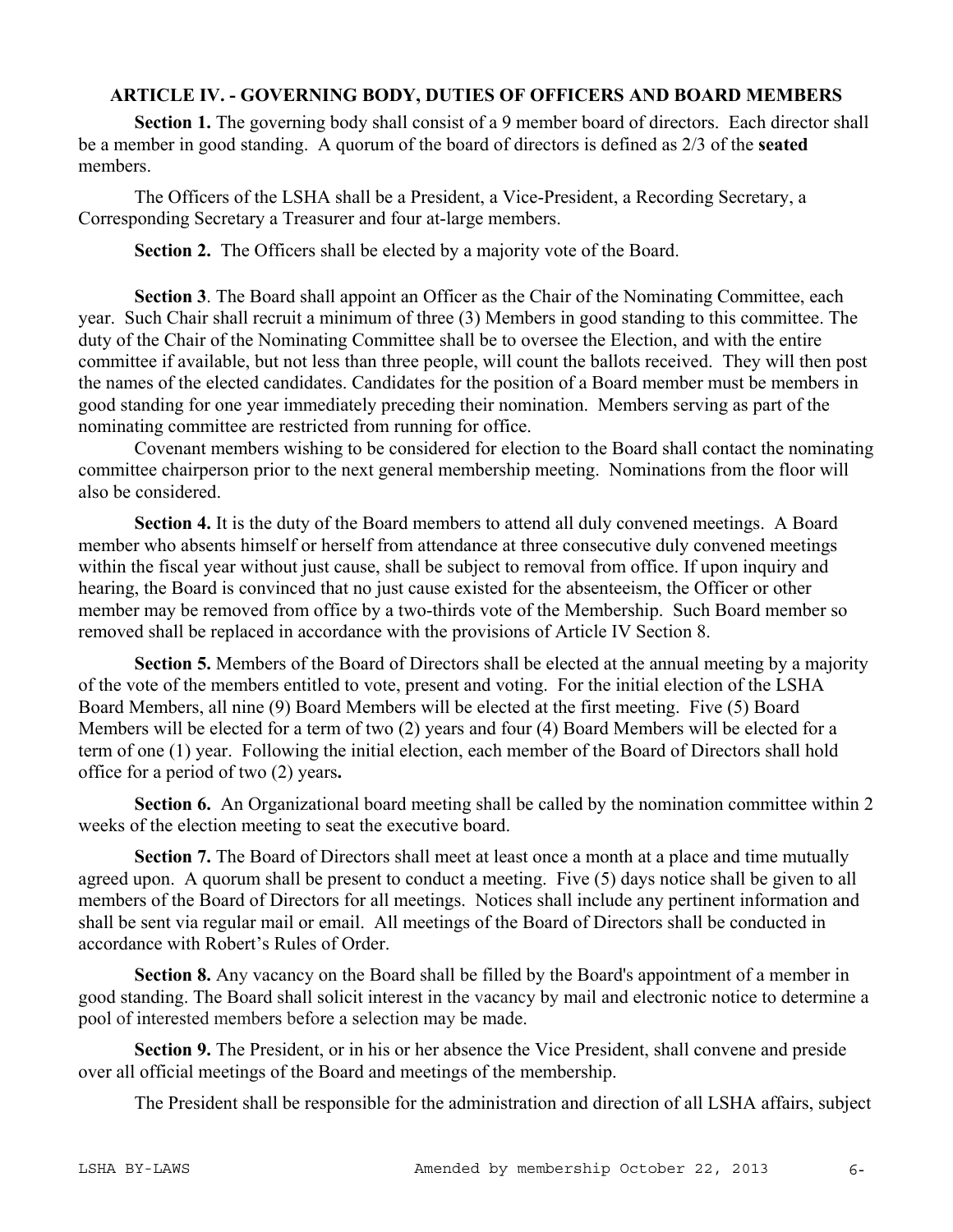at all times, however, to the By-Laws and to such policies as may be adopted by the Board.

**Section 10.** The President and the Corresponding Secretary shall sign all written contracts and written obligations and documents of the LSHA which have been authorized by proper vote of the Board.

**Section 11.** The President shall appoint all committee chairs, except for the Chair of the Nominating Committee, as shall be deemed necessary and shall act as ex-officio member of every such committee appointed by him. Said the Chairs shall be approved by the Board.

**Section 12.** The Vice President shall perform such duties as may be delegated by the President or by the Board. In the absence of the president or in the event of his or her death, inability, or refusal to act, the Vice President shall perform the duties and be vested with the authority of the President.

**Section 13.** The Officers shall perform such administrative duties as may be delegated by the President.

**Section 14.** The Recording Secretary

- shall be custodian of all records,
- shall be responsible for the issuance of the minutes of all official meetings.
- shall maintain a file of all official reports of the LSHA

**Section 15.** The Corresponding Secretary

- shall conduct and carry on all correspondence at the direction of the President;
- shall notify all members of Membership Meetings.
- shall be responsible for the corporate seal of the LSHA.
- shall collect, log and distribute all LSHA mail
- shall perform such other duties as may be delegated by the President.

**Section 16.** The Treasurer

- $\bullet$  shall be responsible for all of the financial records of the LSHA;
- shall issue all checks to cover disbursements of the LSHA, in accordance with these By-Laws;
- shall make all payments, as may be required by law, to Federal and State governments covering the employment of LSHA personnel;
- shall prepare and deliver financial reports at each official meeting of the Board as well as at the Membership Meetings;
- shall provide a proposed budget for approval by the membership;
- shall present the LSHA books for accounting review in April of each year;
- shall bill and collect the dues and assessments;
- shall coordinate any legal and collection processes;
- shall perform such other duties involving the disposition of LSHA Funds as directed by the President and as authorized by the Board.

**Section 17.** The Board shall vote on overall LSHA policy. The Board may appoint a special committee to investigate legislative problems or to perform research in any area deemed necessary to support the aims of LSHA.

**Section 19.** An elected Board member may only hold any board position for two consecutive terms and may not return to a board position until one year has passed following the completion of his or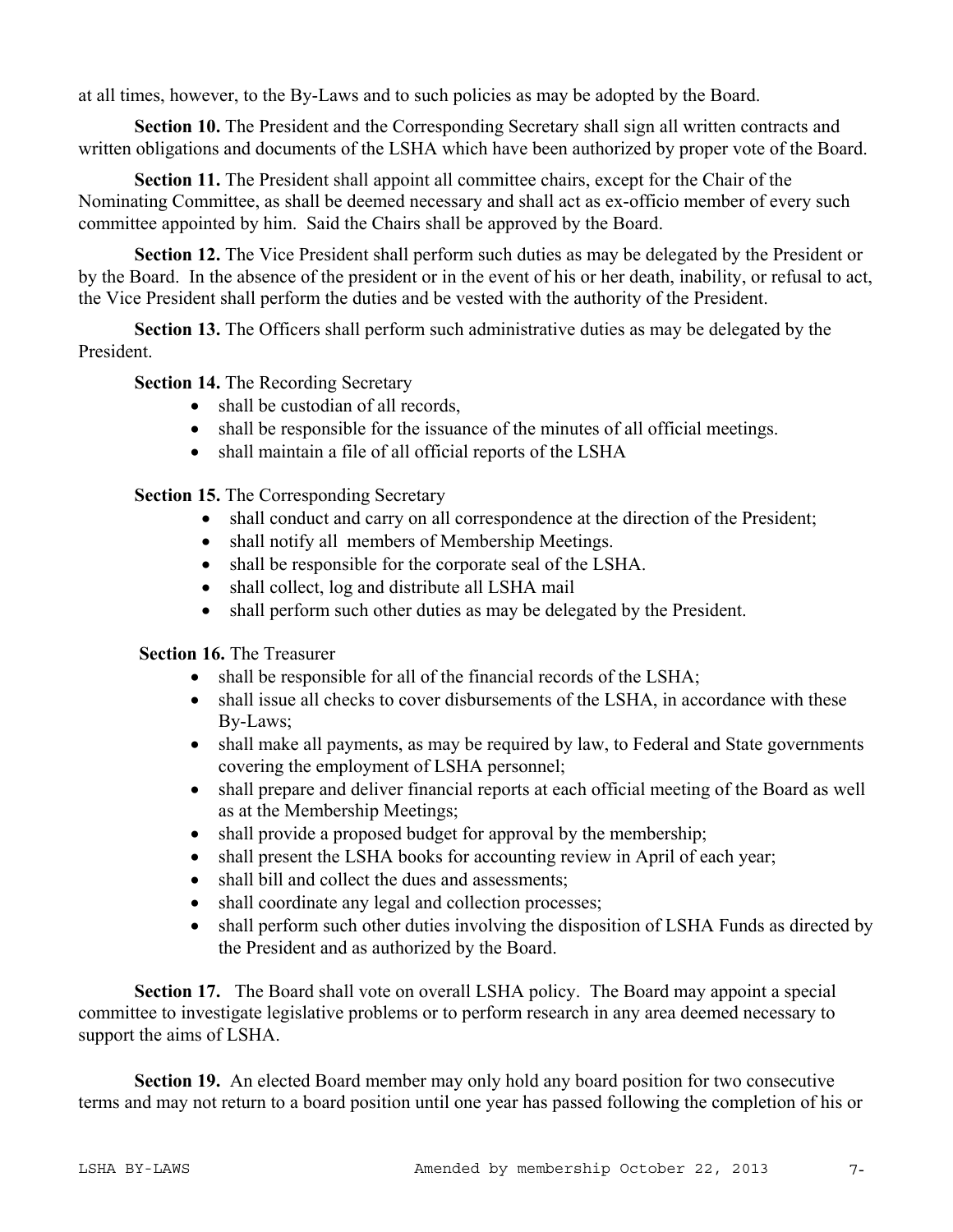her term.

**Section 20.** If the nominating committee cannot successfully recruit candidates for nomination to the Board and during the scheduled meeting for elections, and if no persons present himself or herself for consideration at said meeting, then the above term limits are suspended until the next scheduled election meeting.

#### **ARTICLE V. - MEMBERSHIP MEETINGS**

**Section l.** The Membership Meetings shall be a minimum of two meetings per year.

1. General Membership Meeting- Third week in March. This would be the meeting used to plan and vote on any issues concerning the Summer.

2. Election & Annual Meeting- Third week of September.

All Meetings shall be called by the President and announced by the Corresponding Secretary in writing and/or by Electronic notification of consenting members with fourteen (14) days' notice to all Members. Included with all meeting notifications should be a copy of the following:

- a. Meeting time, date, purpose, and agenda.
- b. Meeting minutes of previous meeting.
- c. Overview of proposed items to be voted on.

Electronic notification of consenting members will be permitted. The meeting shall be held at a place and time convenient to a majority of the Members and may be adjourned by a majority of those present. Only Members in good standing are entitled to vote. A quorum shall consist of TWENTY percent (20%) of Members in good standing and the agenda should include the following:

- a. Minutes of previous meeting.
- b. Reports of committees.
- c. Old business.
- d. New business.
- e. Public questions or comments from Members in good standing.

**Section 2.** All meetings of the LSHA shall be conducted in accordance with Roberts' Rules of Order.

**Section 3.** If no quorum shall be present at the convened meeting, the meeting shall be adjourned to a time and place convenient to a majority of those present until a quorum can be present.

 **Section 4**. Seven (7) days notice shall be given by mail to each member of LSHA as notification for all special meetings of the general membership. Notification shall state the agenda of the meeting. The special meeting of the membership may be called by the Board or the President. The purpose of the meeting must be specified and limited thereto.

## **ARTICLE VI. - LSHA FUNDS**

**Section 1.** In order that the objectives of the LSHA may be fulfilled and that the expense for maintaining the LSHA shall be equitably distributed, all covenant property owners having residences at Lake Swannanoa at Ringling Manor Estates shall be assessed equally for capital improvement charges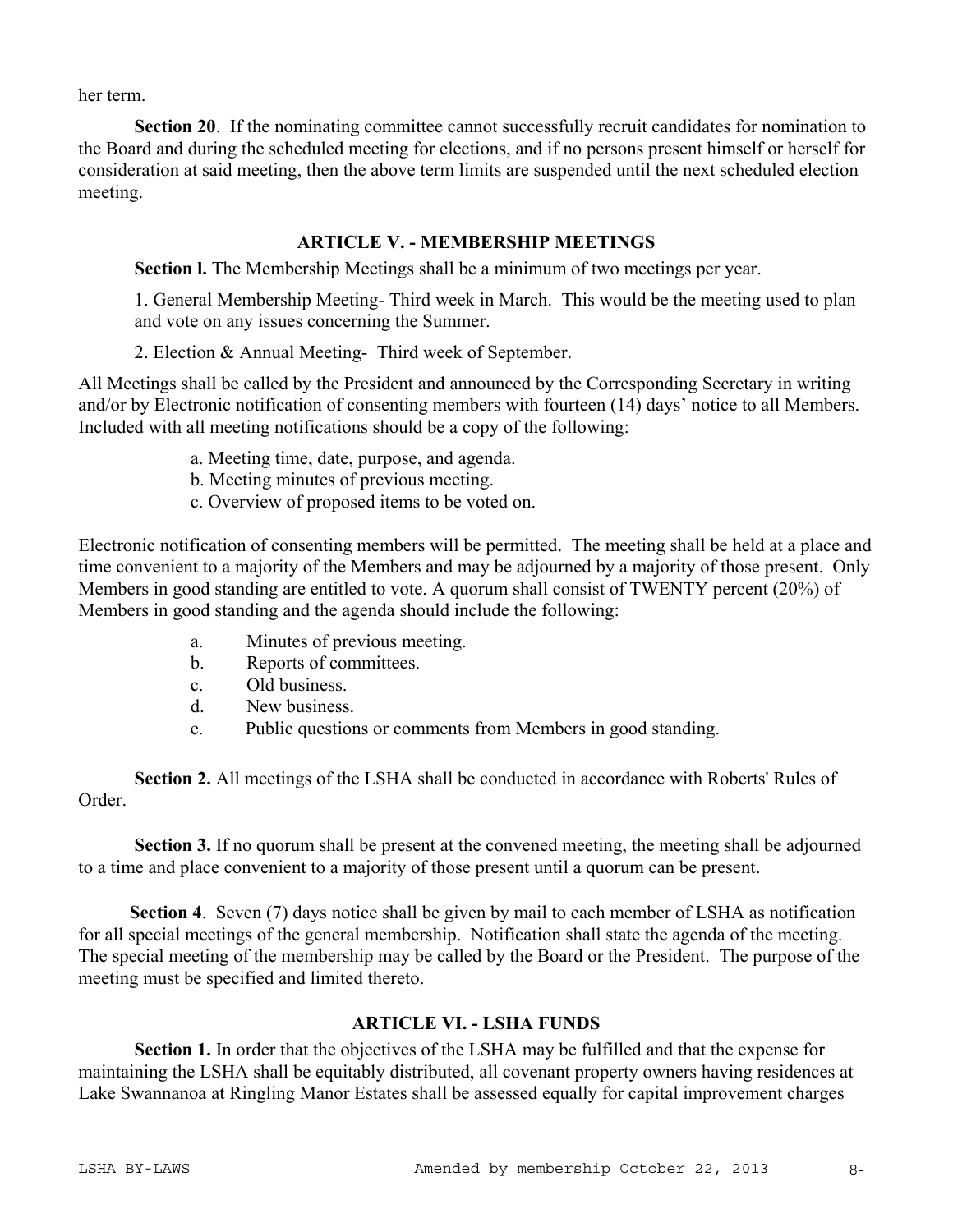with normal dues and all assessments, on an annual basis, for each property. Property owners owning qualifying unimproved lots shall be assessed equitably, for capital improvement charges associated with normal dues bills and assessments on an annual basis, for each lot.

**Section 2.** LSHA funds shall be used only for the objectives and purposes of the LSHA, and only in such manner as shall be approved by the Board and established by the annual budget. Non-budgeted expenditures in excess of 10% of the established budget must be approved at a membership meeting.

**Section 3.** The President, Treasurer, Secretary and any others handling LSHA funds shall be bonded.

**Section 4.** All LSHA funds shall be initially deposited in checking accounts with banks insured by the Federal Deposit Insurance Corporation. Available LSHA funds may be transferred from the checking accounts by the Treasurer and primarily invested in federally insured Savings Accounts or Certificates of Deposit or in U.S. Treasury Bonds, Notes and Bills with the approval of the board.

**Section 5.** No Board member shall be paid a salary, compensation or benefit for his services. Services pursuant to the timely functions of fiduciary operations may be contracted out only with board approval.

**Section 6.** Employees necessary for the operation of the LSHA shall be paid on a salary or hourly basis as provided for in the yearly budget drafted by the Board.

**Section 7.** Any proceeds from special events or fund raisers should be deposited with the Treasurer with the appropriate checks being issued for payments for any expenses.

# **ARTICLE VII. - MEMBERSHIP BADGES**

Upon payment of dues and membership assessments, covenant and SAM members in good standing will be issued color-coded Beach badges. Badges must be carried by members using lake facilities year round. Also, a quantity of Watercraft decals identifying qualifying membership (covenant or SAM I or II) will be issued to those members owning watercraft. All boats, kayaks, canoes, and other watercraft must display a current lake decal.

# **ARTICLE VIII. - LSHA PROPERTY**

No LSHA real estate shall be purchased, sold, mortgaged, exchanged or otherwise disposed of, nor shall any buildings, or additions thereto, be constructed or demolished unless the Board shall adopt a resolution authorizing the Officers to effect such purchase, sale, mortgage, exchange, disposal, construction or demolition and such resolution is approved by the affirmative vote of two-thirds (2/3) cast by Members in good standing providing the Deed(s) does not have any provisions restricting such activities. All proceeds from a sale shall be deposited in the Capital Improvement Fund for use as deemed necessary.

# **ARTICLE IX. - AMENDMENTS TO BY-LAWS**

**Section 1.** The By-Laws of the LSHA may be amended, supplemented or repealed by approval of twothirds (2/3) of the votes cast by Members in good standing, provided that such proposed amendment,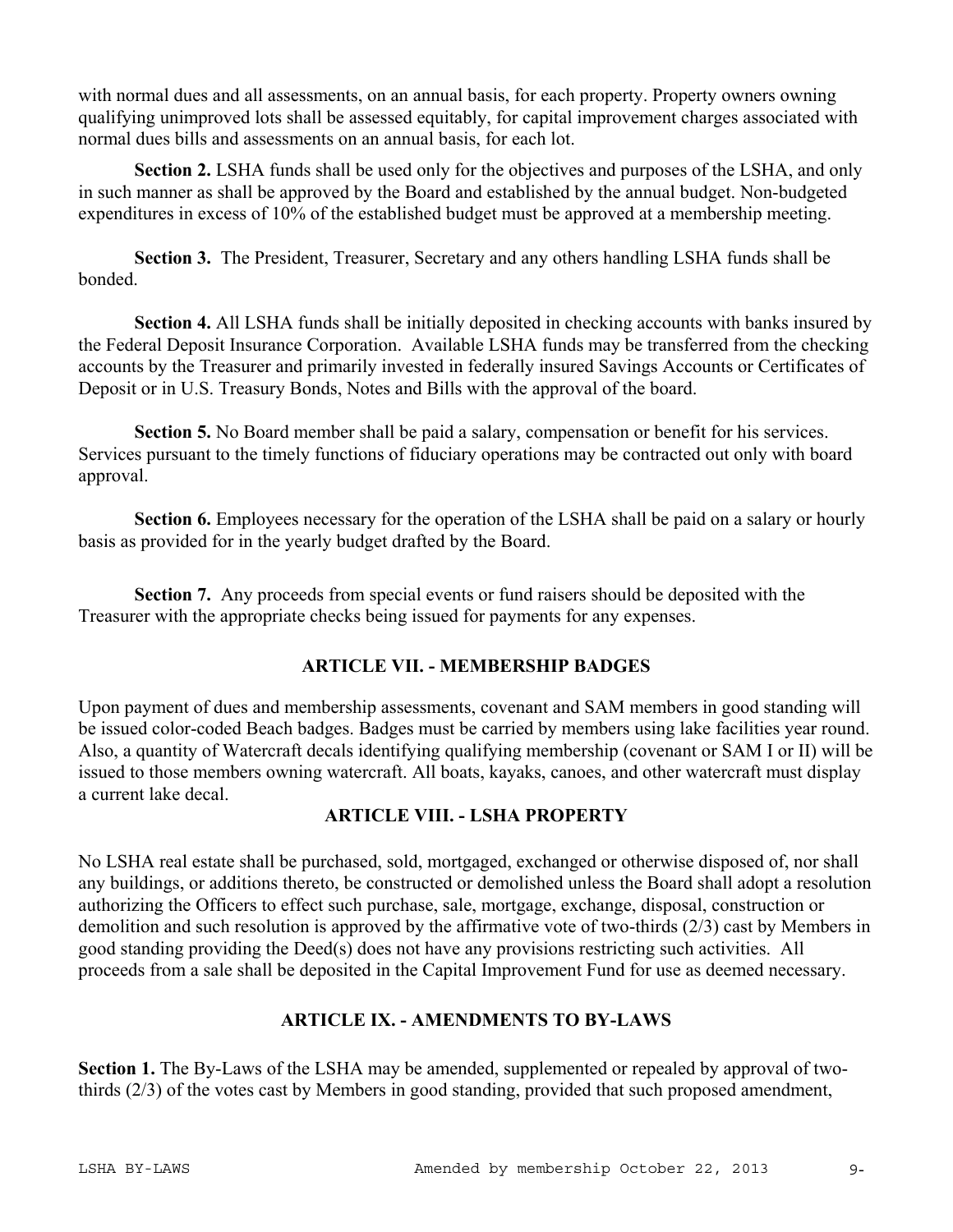supplement or repeal shall have been first submitted to the Board and provided also that a copy of such amendment, supplement or repeal, has been mailed to each owner as described in Article V, Section 1 for consideration at least fourteen days prior to the vote. Amendments may be incorporated at a special meeting or the annual meeting of the general membership. Amendments must be approved by two-thirds of those members in attendance.

**Section 2.** Notwithstanding Section 1 of this Article, the initial submission of these By-Laws to the Members for approval shall be considered approved if two-thirds signify an affirmative vote of the ballots cast.

#### **ARTICLE X. - BOATS, VEHICLES AND MECHANICAL DEVICES**

Boats, vehicles and mechanical devices of any type powered by or bearing combustion engines are not permitted on Lake Swannanoa unless needed for rescue, safety, maintenance or as authorized by the Board. SAM II members' watercraft must be removed from the water and shoreline immediately after Labor Day.

## **ARTICLE XI. - COMMITTEES**

The LSHA shall maintain such standing committees as shall be determined by the President, from time to time, and committee chairmen shall be appointed as per the provisions of Article IV, Sections 3 and 4.

## **ARTICLE XII. - PROPERTY COVENANTS**

Section 1. No trade or business of any kind or description shall be carried on, on the Members' premises or any part thereof, by the Member or by any person or persons by his or their procurement, authority or consent, which would require a Member's residence to have a sign on the property, identifying such business. Currently there exists three exempted members considered offering services which are: The Capuchin Fathers OFM (CONFERENCE CTR AND RETIREMENT HOME), SONNY'S RESTAURANT AND LAKESIDE CARE HOME.

**Section 2.** The Member's premises shall be occupied and used by the Member and not otherwise. Covenant Members' residences under rental or lease agreements convey membership privileges to the Lessees. Membership dues and assessments are the responsibility of the covenant member. Lessees of non-covenant properties may purchase SAM memberships that correspond with their term of tenancy.

**Section 3.** No building shall be erected or maintained on the Member's premises unless it conforms to the Jefferson Township Land Development sub code.

**Section 4.** Docks may be constructed within the guidelines as established by the association. Application to the board for dock construction shall be to review compliance with established guidelines. Docks are only allowed for covenant members in good standing and must be maintained in a satisfactory condition. Private liability insurance coverage is recommended.

**Section 5.** Unimproved lots shall not be used for the purpose of maintaining a personal camp or campground.